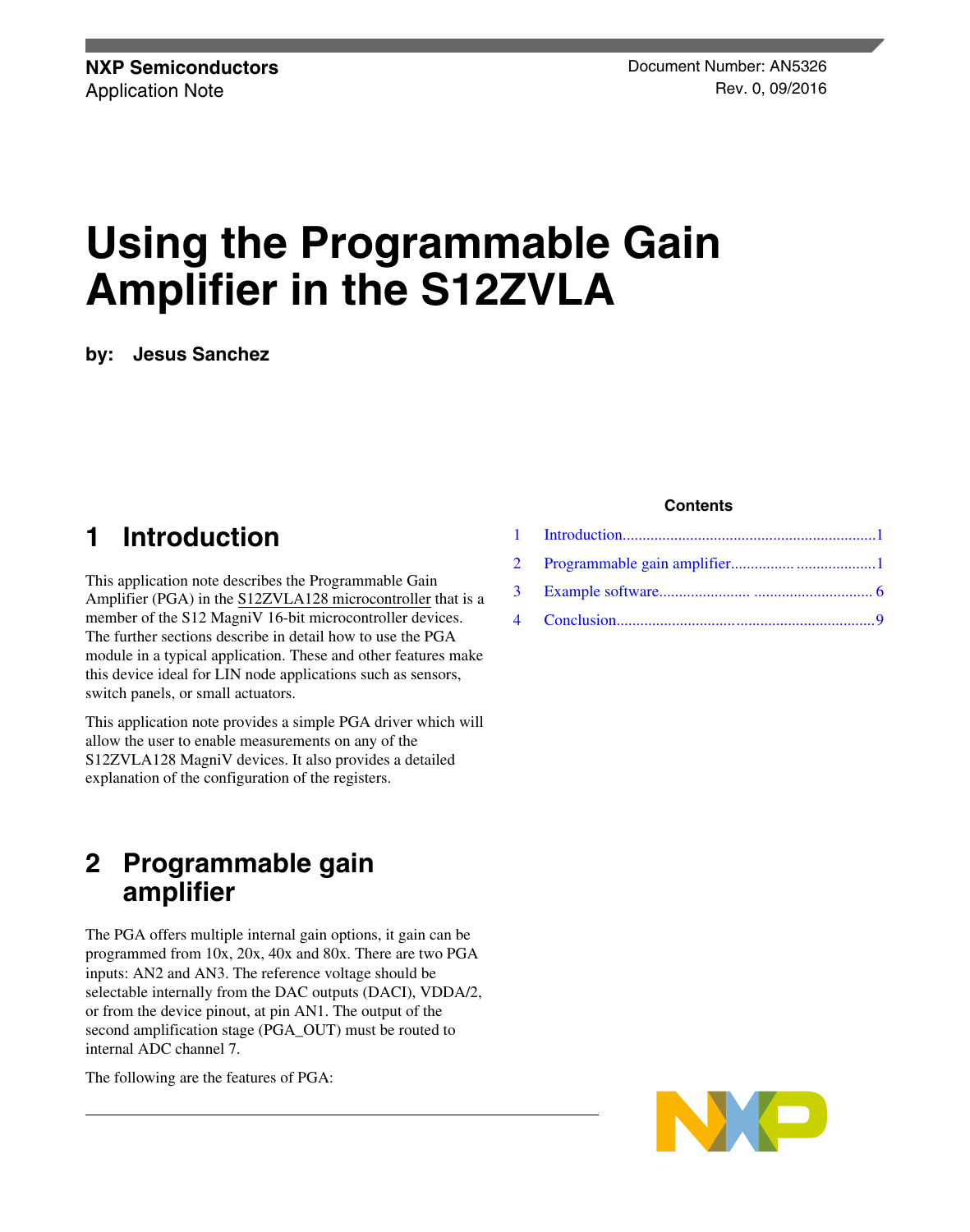#### **Programmable gain amplifier**

- Amplification of analog input signal with selectable gain of 10x, 20x, 40x, 80x
- Typical current consumption 1 mA
- Offset compensation
- Internal VDDA / 2 reference voltage generation or external signal as reference voltage (see top level connections)
- Amplifier output connected to ADC

The following are the applications/uses of PGA:

- Amplification
- Differential to Single-Ended Conversion
- Differential-Input, Differential-Output Signal
- Industrial and Automotive Signal Conditioning
- Sensor Interface and Signal Processing
- General Purpose Data Acquisition

### **2.1 Input/ Output connections**



#### **Figure 1. PGA block diagram**

|  |  |  | Table 1. Input/ Output PGA signals |
|--|--|--|------------------------------------|
|--|--|--|------------------------------------|

| <b>SIGNAL</b>   | <b>DESCRIPTION</b>                                                                                                               |  |  |
|-----------------|----------------------------------------------------------------------------------------------------------------------------------|--|--|
| <b>PGA INO</b>  | This analog pin is used as amplifier plus input voltage if the<br>associated control register bit is set.                        |  |  |
| <b>PGA IN1</b>  | This analog pin is used as amplifier plus input voltage if the<br>associated control register bit is set.                        |  |  |
| <b>PGA REFO</b> | This analog pin is used as reference voltage and amplifier minus<br>input voltage if the associated control register bit is set. |  |  |
| <b>PGA REF1</b> | This analog pin is used as reference voltage and amplifier minus<br>input voltage if the associated control register bit is set. |  |  |

*Table continues on the next page...*

#### **Using the Programmable Gain Amplifier in the S12ZVLA, Rev. 0, 09/2016**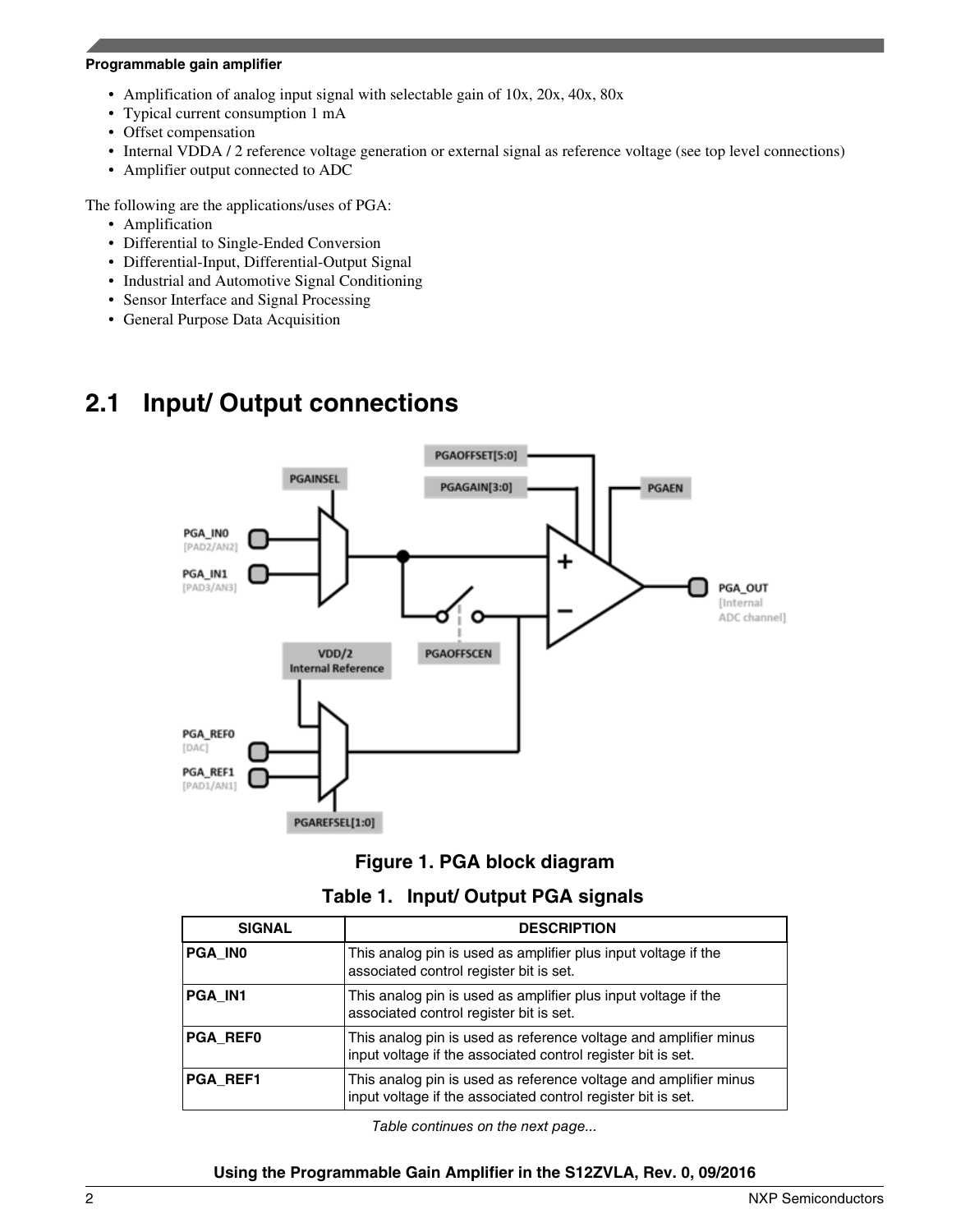#### **Table 1. Input/ Output PGA signals (continued)**

| <b>SIGNAL</b>  | <b>DESCRIPTION</b>                                                                                                                             |  |
|----------------|------------------------------------------------------------------------------------------------------------------------------------------------|--|
| <b>PGA OUT</b> | This analog pin provides the analog amplifier output voltage of the<br><b>PGA</b> as a function of the gain, offset and the reference voltage. |  |

### **2.2 Initialization**

Follow the details given below to initialize PGA.

- Configure CPMU voltage regulator to 5 V.
- Set up the system clock.
- Enable the ADC Module.
- Initialize the offset compensation routine for PGA.
- Configure PGA to the circuit application.
- Wait a settling time.
- Read [PGA\_OUT] value.

#### **NOTE**

The PGA will be operated from the analog 5 V power domain VDDA.

### **2.2.1 Offset compensation**

The offset compensation is used to compensate the input offset in the amplifier. The following procedure is recommended.

- The PGA\_EN bit and the PGAOFFSCEN bit must be set to enable the PGA and to connect the PGAIN internally to the reference voltage.
- Select the reference generation from the internal VDDA/2 buffer. The gain must be set to 80x.
- The offset compensation is done in two steps as shown in the Figure 2.

PGA Offset Register [PGAOFFSET]



### **Figure 2. PGA Offset register (PGAOFFSET)**

1. Phase A: With PGAOFFSET[2:0] = 0x000, step through the offset compensation values using the 3 MSBs of the PGAOFFSET[5:3] = {0x011, 0x010, 0x001, 0x000, 0x111, 0x110, 0x101} and measure the PGA\_OUT value with the ADC. Select as optimal offset compensation value for the higher three bits the PGAOFFSET[5:3] which is closest to the expected ADC reading for VDDA/2.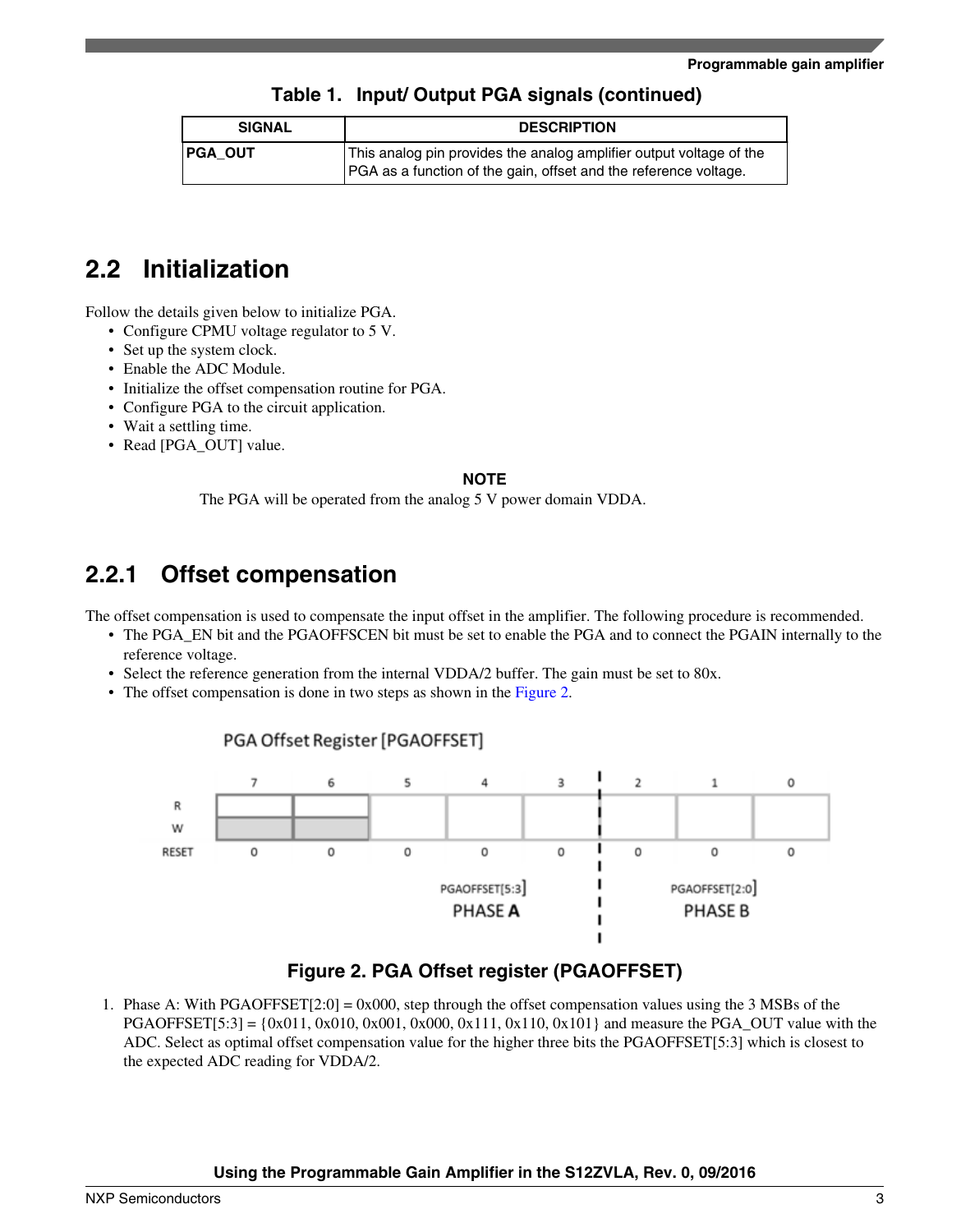#### **Programmable gain amplifier**

2. Phase B: With the optimal PGAOFFSET[5:3] value, and setting step through the offset compensation values PGAOFFSET[2:0]=  $\{0x011, 0x010, 0x001, 0x000, 0x111, 0x110, 0x101\}$  and measure the PGA\_OUT value with the ADC. Select as optimal offset compensation value for the lower three bits the PGAOFFSET[2:0] which is closest to the expected ADC reading of VDDA/2.

| Phase A        |                            | Phase B        |                            |
|----------------|----------------------------|----------------|----------------------------|
| PGAOFFSET[5:3] | <b>AVOUT</b>               | PGAOFFSET[2:0] | <b>AVOUT</b>               |
| 011            | , - 3 · vsтєр_н            | 011            | <sub>∣</sub> - З · vsтєр_н |
| 010            | , - 2 · <sub>VSTEP_H</sub> | 010            | <sub>∣</sub> - 2 · vsтєр_н |
| 001            | , - 1 · vsтєр_н            | 001            | ∣ - 1 · vsтєр_н            |
| 000            | 0                          | 000            | 0                          |
| 111            | $+1.95FEP_H$               | 111            | <sub>I</sub> +1 · vsтєр_н  |
| 110            | $+2.9$ vstep_h             | 110            | $+2.9$ vstep_h             |
| 101            | <sub>i</sub> + З · vsтєр_н | 101            | $+3.3$ vstep_h             |
| si100          | 0                          | 100            | 0                          |

#### **Table 2. Offset compensation steps**



**Figure 3. Offset compensation timing diagram**

### **2.3 Using the PGA for differential voltage measurement**

For sensor applications it is often required to measure a small differential voltage  $V_{diff}$ . The PGA is not capable of amplifying a differential voltage, but an algorithm to calculate the differential voltage can be implemented.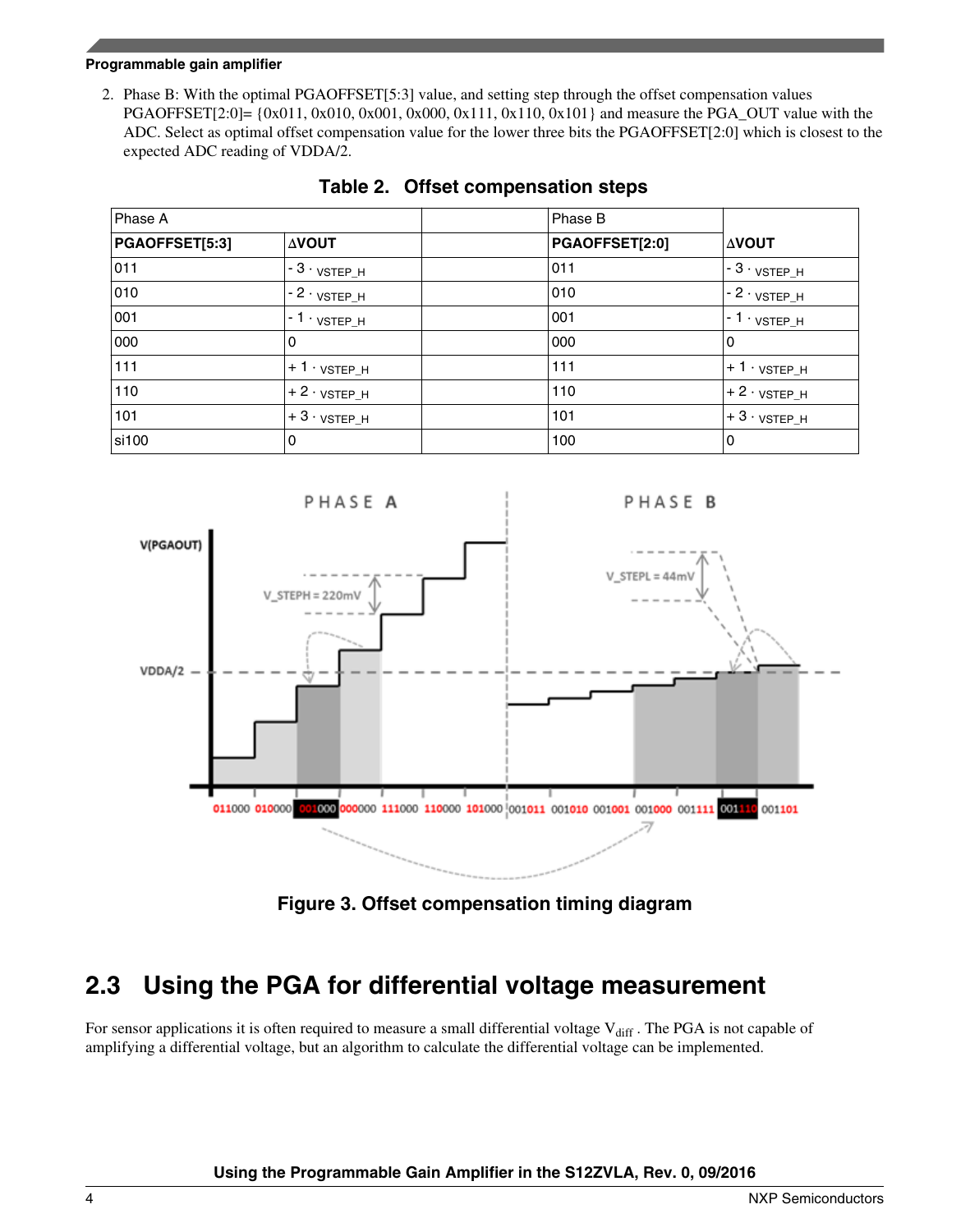The PGA contains two input pins PGA\_IN0 and PGA\_IN1 which can be multiplexed by the ADC command list (see section 1.9.6.1 of the reference manual) or manually using the register PGAINSEL. By subtracting the ADC readings of the two pins the amplified differential voltage can be calculated.

## $V_{DIFF} = \frac{[(\text{PGAOUT\_READ}(\text{PGA\_INO}) - (\text{PGAOUT\_READ}(\text{PGA\_IN1}))]}{PCA\_CAND}$ PGA\_GAIN

For this algorithm two requirements must be met:

- 1. The minimum time for the input signal multiplexing is given by PGA to ADC settling time t<sub>PGA</sub> settling. The rate of signal change within  $t_{PGA\_setting}$  must be small.
- 2. The common mode input voltage range of the differential input signals must be limited that for a given gain A PGA a reference voltage V ref can be selected so that both amplified signals do not saturate.



#### **Figure 4. Application circuit with a Wheatstone bridge sensor**

In cases where noise is relatively high, it's usually add LPB filter the output of a bridge sensor. This reduces wide band noise and can help to reject EMI/RFI. In the figure X, it is shown is a single-pole differential low-pass filter configuration. The resistors in the low-pass band filter should likewise be very small, no more than 200 ohms. If they are too large, increased noise and gain errors will result. The differential capacitor [C<sub>DIFF</sub>], size depends on the desired data rate and settling time. It can be anywhere from 100 pF and 1 uF.

#### **PGA circuit application**

Using an equivalent Wheastone Bridge in order to apply a diffrential-voltage (from 10 mV to 300 mV) to the PGA interface, it is verified the accuracy and stability of the gains pre-defined in the module.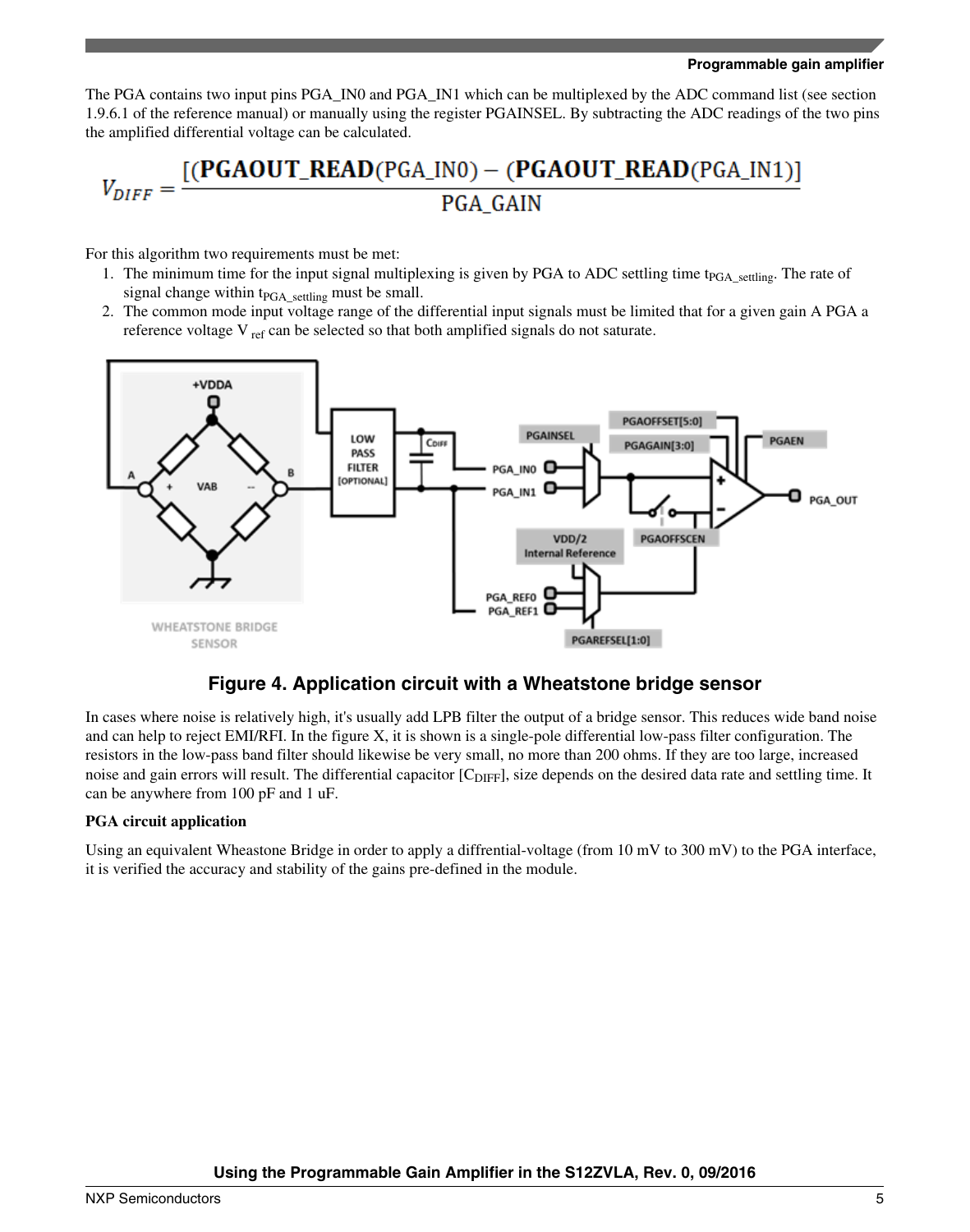<span id="page-5-0"></span>**Example software**



SENSOR





**Figure 6. PGA Gain vs Differential voltage input**

### **3 Example software**

The tables in the sections below describes all functions and variables used for the PGA circuit application.

#### **Using the Programmable Gain Amplifier in the S12ZVLA, Rev. 0, 09/2016**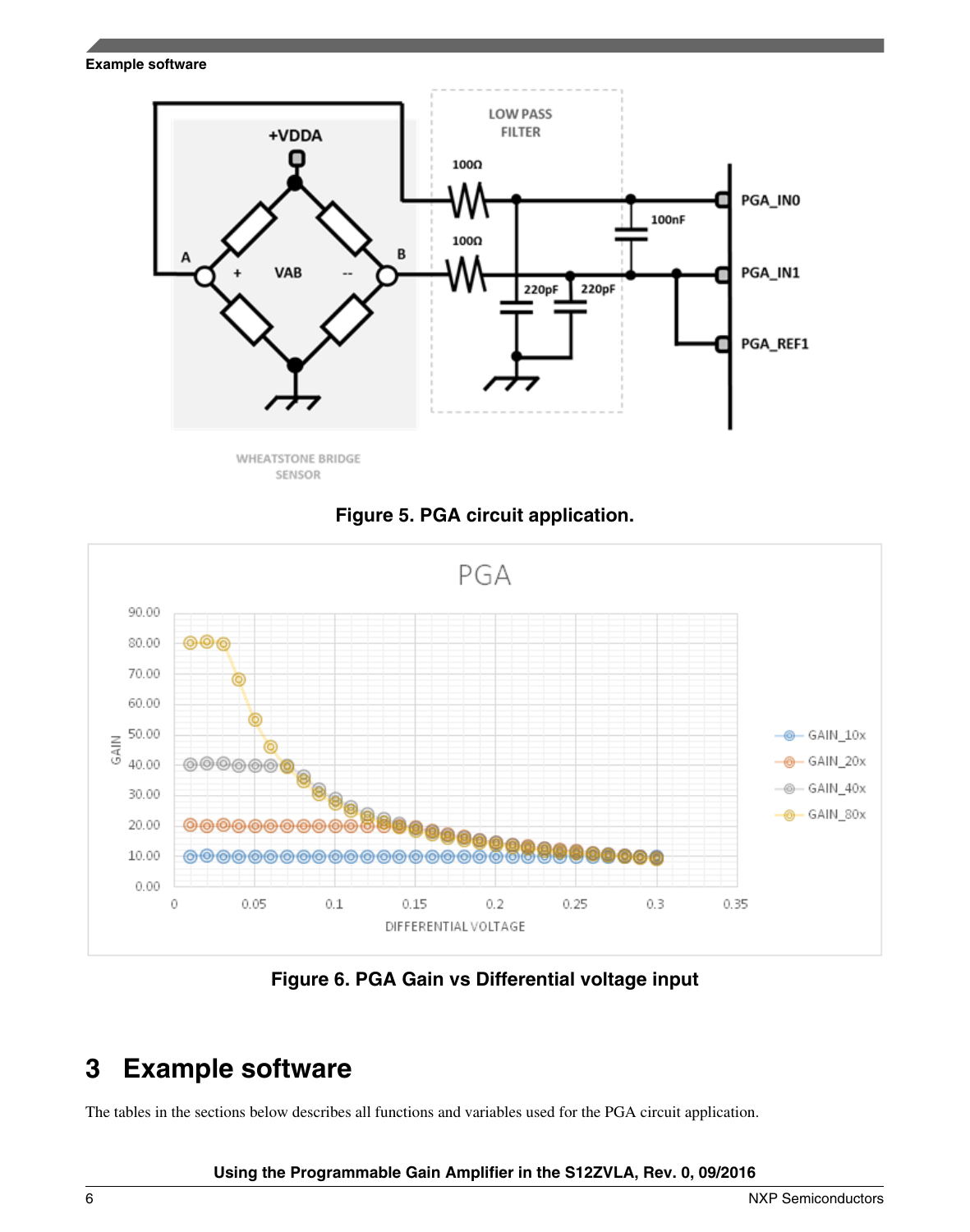### **3.1 Global Variables**

| <b>DESCRIPTION</b><br><b>VARIALBLE</b>                                                       |                                                                 |  |
|----------------------------------------------------------------------------------------------|-----------------------------------------------------------------|--|
| tPGA_setting                                                                                 | Indicates the settling time after the PGA channel configuration |  |
| Indicates the samples number of the PGA reads in order to obtain the average<br>$ n$ samples |                                                                 |  |

### **3.2 Functions**

| <b>FUNCTION</b>           | <b>DESCRIPTION</b>                                                                                                     |
|---------------------------|------------------------------------------------------------------------------------------------------------------------|
| $Clock_init()$ ;          | Initializes REFCLK for PLL                                                                                             |
| $ADC_init()$ ;            | Initializes ADC configuration                                                                                          |
| ADC <sub>real</sub>       | Read ADC channel                                                                                                       |
| PGAOFFSET_COMP_ROUTINE(); | Initializes the offset compesation routine.                                                                            |
| PGAOUT_READ();            | Obtain the PGAOUT value of a single input PGAIN0 or PGAIN1 and REF1<br>input as reference.                             |
| PGAOUT_READDIFF();        | Obtain the PGAOUT value of a differential measurement between PGAIN0<br>and PGAIN1 inputs and REF1 input as reference. |
| delayx(tPGA_settling);    | Delay time after the PGA channel configuration                                                                         |

#### • **void Clock\_init(unsigned char bus\_clk);**

| <b>Name Function</b> | $Clock_init()$ ;           |                        |      |  |
|----------------------|----------------------------|------------------------|------|--|
| <b>Description</b>   | Initializes REFCLK for PLL |                        |      |  |
| <b>Parameters</b>    | bus_clk                    | Name<br>Frequency(MHz) |      |  |
|                      |                            | CLK_8_MHZ              | 8    |  |
|                      |                            | CLK_12_5_MHZ           | 12.5 |  |
|                      |                            | CLK_24_MHZ             | 24   |  |
| <b>Returns</b>       | None                       |                        |      |  |

• **void ADC\_init(void);**

| <b>Name Function</b>                                 | $ADC_init()$ ; |
|------------------------------------------------------|----------------|
| <b>Description</b><br>Initializes ADC configuration. |                |
| <b>Parameters</b>                                    | None           |
| <b>Returns</b>                                       | None           |

• **unsigned int ADC\_read(unsigned int channel);**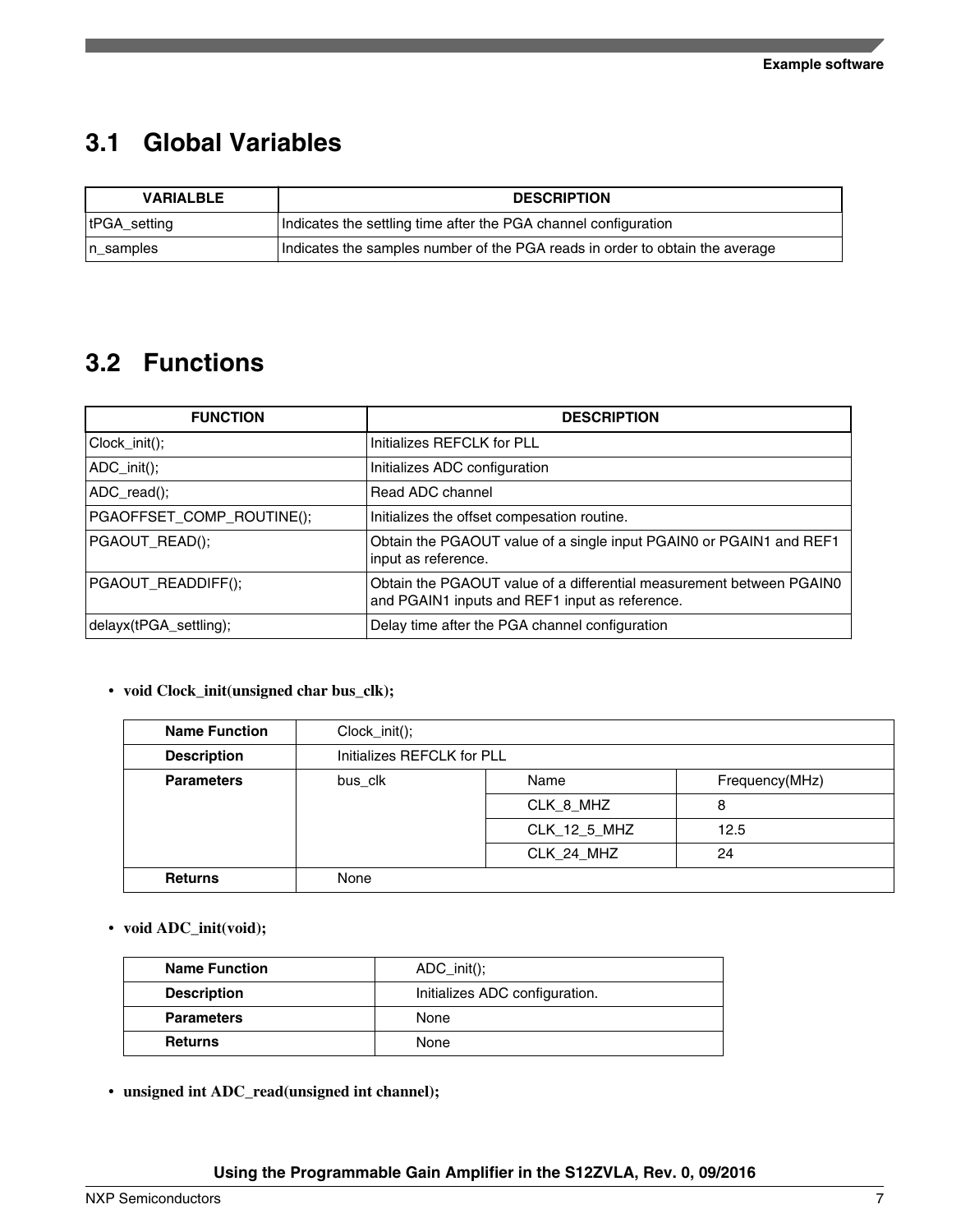#### **Example software**

| <b>Name Function</b> | $ADC read$ :                                                                                       |  |
|----------------------|----------------------------------------------------------------------------------------------------|--|
| <b>Description</b>   | Read ADC channel                                                                                   |  |
| <b>Parameters</b>    | For the PGA OUT (internal ADC channel), the parameter of this function<br>is indicated as follows: |  |
|                      | ADC read (INT AN (7));                                                                             |  |
| <b>Returns</b>       | Returns the reads of the (internal) ADC channel,                                                   |  |

#### • **unsigned int PGAOFFSET\_COMP\_ROUTINE(void);**

| <b>Name Function</b> | PGAOFFSET_COMP_ROUTINE();                   |  |
|----------------------|---------------------------------------------|--|
| <b>Description</b>   | Initializes the offset compesation routine. |  |
| <b>Parameters</b>    | None                                        |  |
| <b>Returns</b>       | Returns the offset compensation value.      |  |

#### • **unsigned int PGAOUT\_READ(unsigned int pgainput,unsigned pgagainx);**

| <b>Name Function</b> | PGAOUT_READ();                                                                             |                      |         |  |
|----------------------|--------------------------------------------------------------------------------------------|----------------------|---------|--|
| <b>Description</b>   | Obtain the PGAOUT value of a single input PGAIN0 or PGAIN1 and REF1 input as<br>reference. |                      |         |  |
| <b>Parameters</b>    | pgainput                                                                                   | <b>Name</b><br>Input |         |  |
|                      |                                                                                            | PGA INPUTO           | PGA INO |  |
|                      |                                                                                            | PGA INPUT1           | PGA IN1 |  |
|                      | <b>Name</b><br>pgagainx                                                                    |                      | Gain    |  |
|                      |                                                                                            | GAIN 10x             | 10      |  |
|                      |                                                                                            | GAIN 20x             | 20      |  |
|                      |                                                                                            | GAIN 40x             | 40      |  |
|                      |                                                                                            | GAIN 80x             | 80      |  |
| <b>Returns</b>       |                                                                                            |                      |         |  |

#### • **unsigned int PGAOUT\_READDIFF(unsigned int pgareference,unsigned pgagainx);**

| <b>Name Function</b> | PGAOUT_READDIFF();                                                                                                                                 |                   |                  |
|----------------------|----------------------------------------------------------------------------------------------------------------------------------------------------|-------------------|------------------|
| <b>Description</b>   | Obtain the average of the PGAOUT value. The differential measurement is determinates<br>as PGAIN0 minus PGAIN1 inputs and REF1 input as reference. |                   |                  |
| <b>Parameters</b>    | pgareference                                                                                                                                       | <b>Name</b>       | <b>Reference</b> |
|                      |                                                                                                                                                    | PGA_VREF_halfVDDA | VDDA/2           |
|                      |                                                                                                                                                    | PGA VREF 0        | PGA REF0         |
|                      |                                                                                                                                                    | PGA VREF 1        | PGA REF1         |
|                      | pgagainx                                                                                                                                           | <b>Name</b>       | Gain             |
|                      |                                                                                                                                                    | GAIN 10x          | 10               |
|                      |                                                                                                                                                    | GAIN 20x          | 20               |
|                      |                                                                                                                                                    | GAIN 40x          | 40               |
|                      |                                                                                                                                                    | GAIN 80x          | 80               |
| <b>Returns</b>       |                                                                                                                                                    |                   |                  |

#### **Using the Programmable Gain Amplifier in the S12ZVLA, Rev. 0, 09/2016**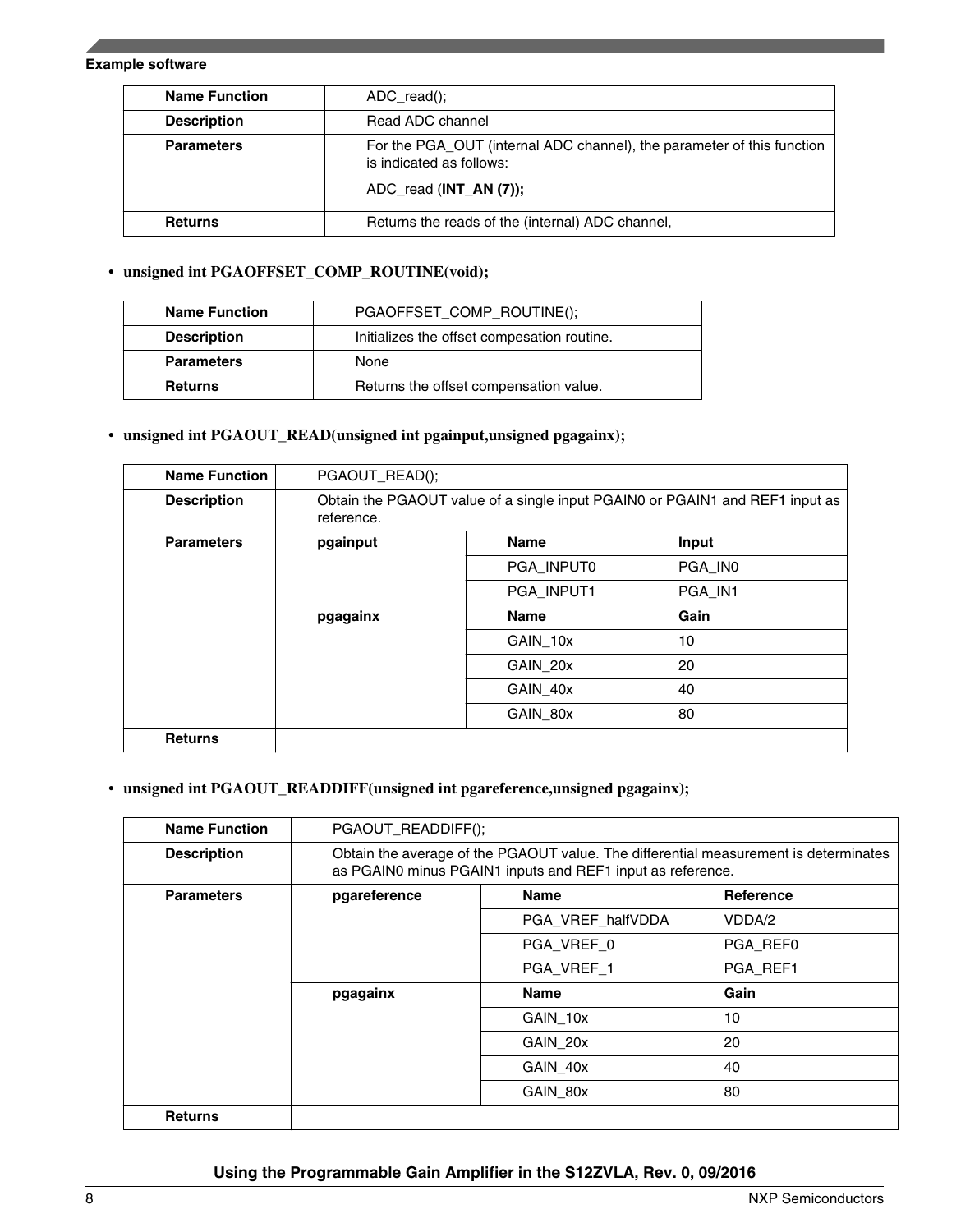#### **Conclusion**

<span id="page-8-0"></span>• **void delayx(long int time);**

| <b>Name Function</b> | delayx(tPGA_settling);                          |  |
|----------------------|-------------------------------------------------|--|
| <b>Description</b>   | Delay time after the PGA channel configuration. |  |
| <b>Parameters</b>    |                                                 |  |
| <b>Returns</b>       | None                                            |  |

### **4 Conclusion**

This application note describes several potential uses for the on-chip PGA module on the S12ZVLA microcontrollers, also it highlights the importance of having very accurate resistors in the input filter if is need. For precise differential measurements, a 1 % resistor may be not enough. We also saw that a good precision of the GAIN that is useful for limiting the offset on the output voltage. The concepts can be expanded to meet other use cases as well. The CodeWarrior software project for these examples is available on [www.nxp.com](http://www.nxp.com).